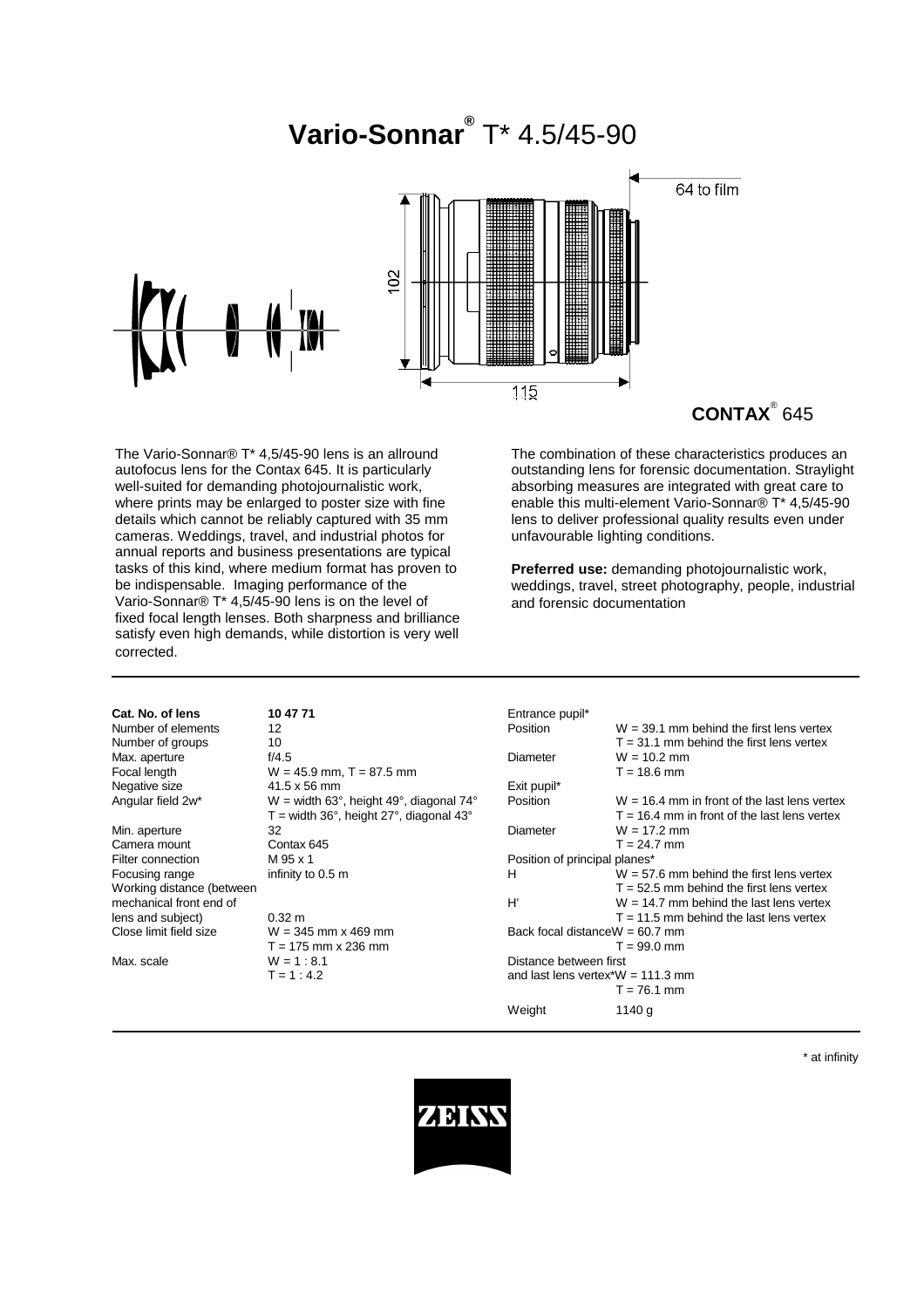### Performance data: **Vario-Sonnar**® T\* 4.5/45-90 Cat. No. 10 47 71

#### **1. MTF Diagrams**

The image height u - calculated from the image center - is entered in mm on the horizontal axis of the graph. The modulation transfer T (MTF = Modulation Transfer Factor) is entered on the vertical axis. Parameters of the graph are the spatial frequencies R in cycles (line pairs) per mm given at the top of this page.

The lowest spatial frequency corresponds to the upper pair of curves, the highest spatial frequency to the lower pair. Above each graph, the f-number k is given for which the measurement was made. "White" light means that the measurement was made with a subject illumination having the approximate spectral distribution of daylight. Unless otherwise indicated, the performance data refer to large object distances, for which normal photographic lenses are primarily used.

#### **2. Relative illuminance**

In this diagram the horizontal axis gives the image height u in mm and the vertical axis the relative illuminance E, both for full aperture and a moderately stopped-down lens. The values for E are determined taking into account vignetting and natural light decrease.

#### **3. Distortion**

Here again the image height u is entered on the horizontal axis in mm. The vertical axis gives the distortion V in % of the relevant image height. A positive value for V means that the actual image point is further from the image center than with perfectly distortion-free imaging (pincushion distortion); a negative V indicates barrel distortion.





**Relative illuminance f = 45 mm E (%)**





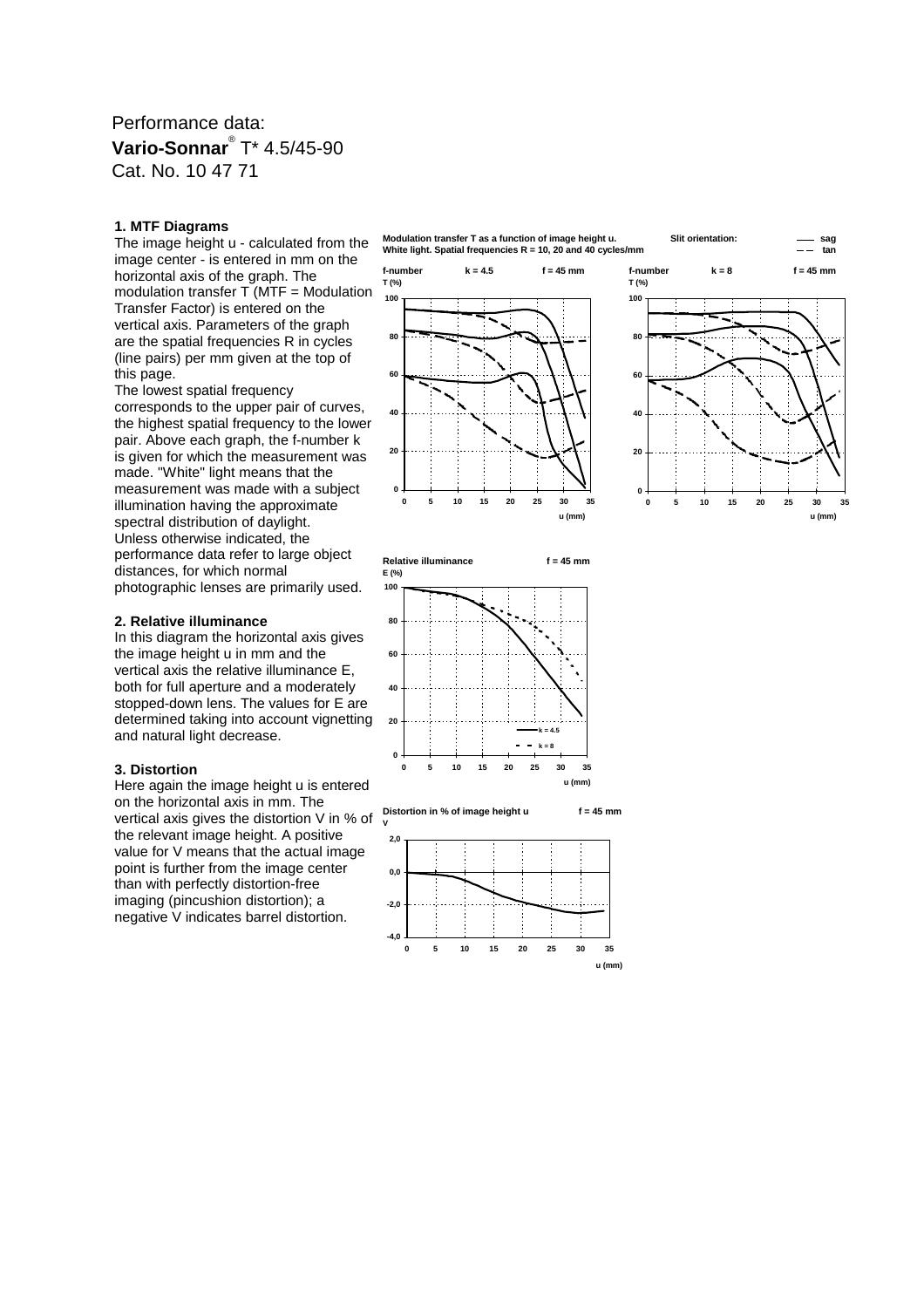## Performance data: **Vario-Sonnar**® T\* 4.5/45-90 Cat. No. 10 47 71